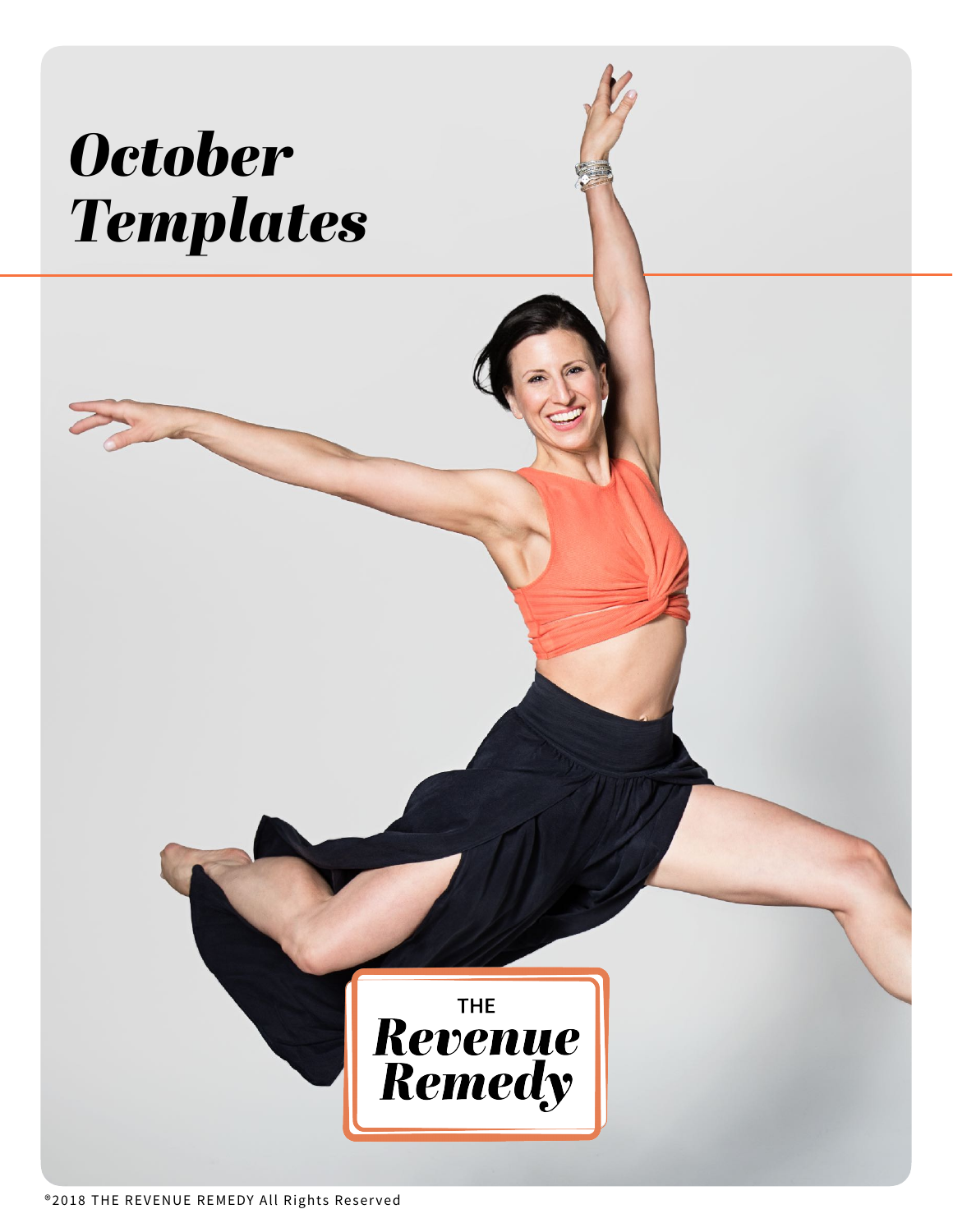OCTOBER TEMPLATES

Subject line: **Tick tock, tick tock, the BLACK FRIDAY countdown begins…**

 **Save the date: Mega Savings incoming! The \$\$\$ countdown begins!** 

## Body:

We love winter.

The pumpkin spice lattes, the apple cider, the trees on the ground, the turkey…

And the SALES!

We're getting in on the Thanksgiving spirit, and putting together something real special for Black Friday...

Mark your calendar folks and buckle up folks, because we're about to drop some bomb offers:

*<<OFFER NAME>>* is a *<<TYPE OF OFFER>>* designed to help you *<<DESIRED CLIENT RESULT>>*  through *<<STUDIO NAME>>*'s innovative approach to *<<YOUR SPECIALITY>>*.

#### *<< ADD OFFER DETAILS>>*

- *• <<BENEFIT FOR CLIENT LINKED TO OFFER FEATURE>>*
- *• <<BENEFIT FOR CLIENT LINKED TO OFFER FEATURE>>*
- *• <<BENEFIT FOR CLIENT LINKED TO OFFER FEATURE>>*

The cherry on top?

When you invest in *<<OFFER NAME>>* this Friday, you save *X*% of the cost, or a \$*XXX*.

This is your chance to invest in your body while still saving, and saving BIG.

Click *here* to set a reminder to check out *<<OFFER NAME>>* when it goes live.

*<<SIGNATURE SIGN-OFF>>*

# The Monday Before

## **EMAIL #1**

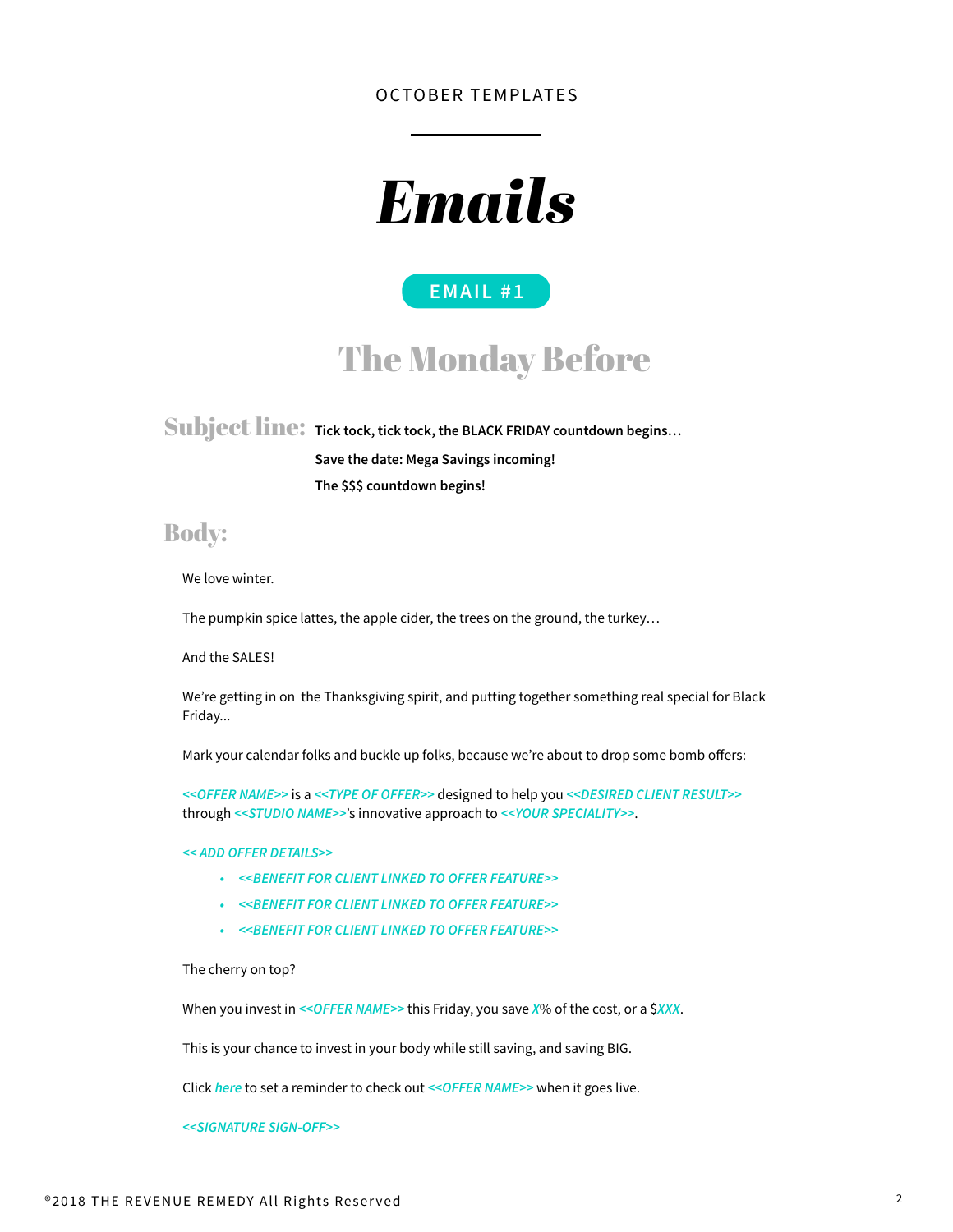#### OCTOBER TEMPLATES

### Subject line: **We're grateful for you**

 **Keep the pie off your thighs Happy Thanksgiving!!**

Body:

#### *<<FIRST NAME>>*,

Happy Thanksgiving to you and your family from ours over at *<<STUDIO NAME>>*.

This year, we're thankful for you.

Thank you for choosing us, and sharing your warmth and light with the *<<STUDIO NAME>>* community.

Clients like you are what make all the long hours worth it.

As a teeny tiny token of our appreciation, we're offering the *<<OFFER NAME>>*, aka your chance to *<<MAIN BENEFIT OF OFFER>>*.

(Because if you're anything like us, you're going to a little trouble keeping all that good 'ole Thanksgiving pie off your thighs)

*<<OFFER NAME>>* goes live tomorrow at exactly *<<TIME>>*, and this is what's on the inside:

#### *<< ADD OFFER DETAILS>>*

- *• <<BENEFIT FOR CLIENT LINKED TO OFFER FEATURE>>*
- *• <<BENEFIT FOR CLIENT LINKED TO OFFER FEATURE>>*
- *• <<BENEFIT FOR CLIENT LINKED TO OFFER FEATURE>>*

#### For just \$*XXX*.

When you invest in *<<OFFER NAME>>*, you're welcoming *<<PRIME BENEFIT #1>>* and *<<BENEFIT #2>>*.

*<<OFFER NAME>>* goes live in *XX* hours and disappears by midnight tomorrow, I hope you're ready *<<FIRST* 

*NAME>>*, because we sure are.

*<<PURCHASE INSTRUCTIONS // link to buy online/phone number etc>>* 

*<<SIGNATURE SIGN-OFF>>* 

P.S.

Happy Thanksgiving from *<<STUDIO NAME>>*. As a little something, we're offering *<<OFFER NAME>>* for just \$*XX*.

*<<PURCHASE INSTRUCTIONS // link to buy online/phone number etc>>*

## The Day Before

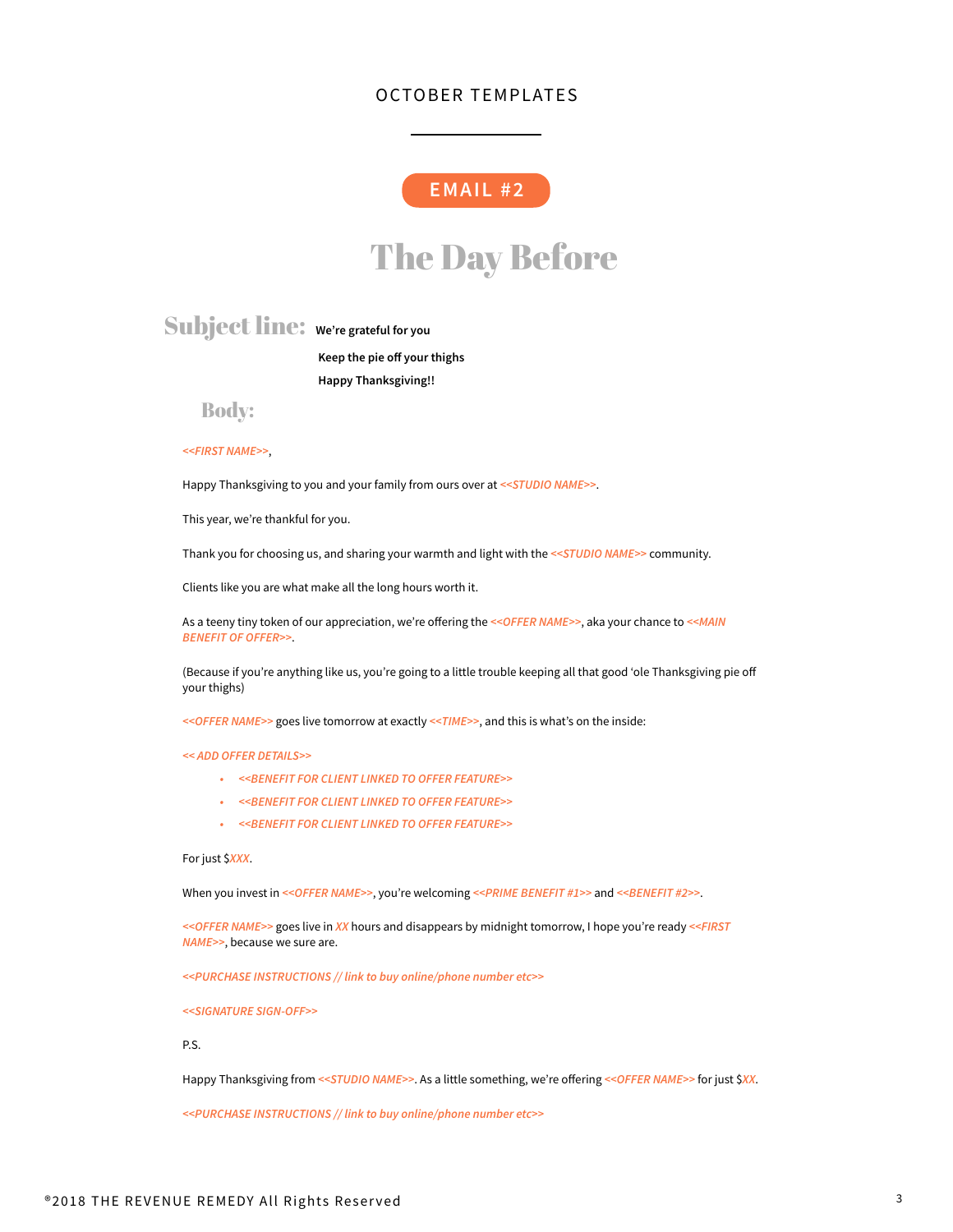#### OCTOBER TEMPLATES

Subject line: **Faster-than-the-Flash Sale. Happening NOW.** 

 **\$XX in savings!? Um. Yes please.** 

 **What starts with S, ends with E and has four letters?**

Body:

*<<OFFER NAME>>* is officially live!

This is your one shot to *<<DESIRED CLIENT RESULT>>* through our innovative approach to *<<STUDIO SPECIALITY>>*.

#### *<< ADD OFFER DETAILS>>*

- *• <<BENEFIT FOR CLIENT LINKED TO OFFER FEATURE>>*
- *• <<BENEFIT FOR CLIENT LINKED TO OFFER FEATURE>>*
- *• <<BENEFIT FOR CLIENT LINKED TO OFFER FEATURE>>*

Normally priced at \$*XXX*.

For one day, and one day alone...

We're pulling out ALL the stops, and offering you *<<OFFER NAME>>* at a gobsmackingly great \$*XX*.

That's a *XX*% discount or \$*XX* in savings.

Offer expires in:

*<<INSERT COUNTDOWN TIMER>>* 

Get in on the crazy savings  $\rightarrow$ 

*<<PURCHASE INSTRUCTIONS // link to buy online/phone number etc>>* 

*<<SIGNATURE SAVINGS>>* 

P.S.

Save *XX*% when you invest in *<<OFFER NAME>>* within the next *XX* hours.

*<<PURCHASE INSTRUCTIONS // link to buy online/phone number etc>>*

# The Day of

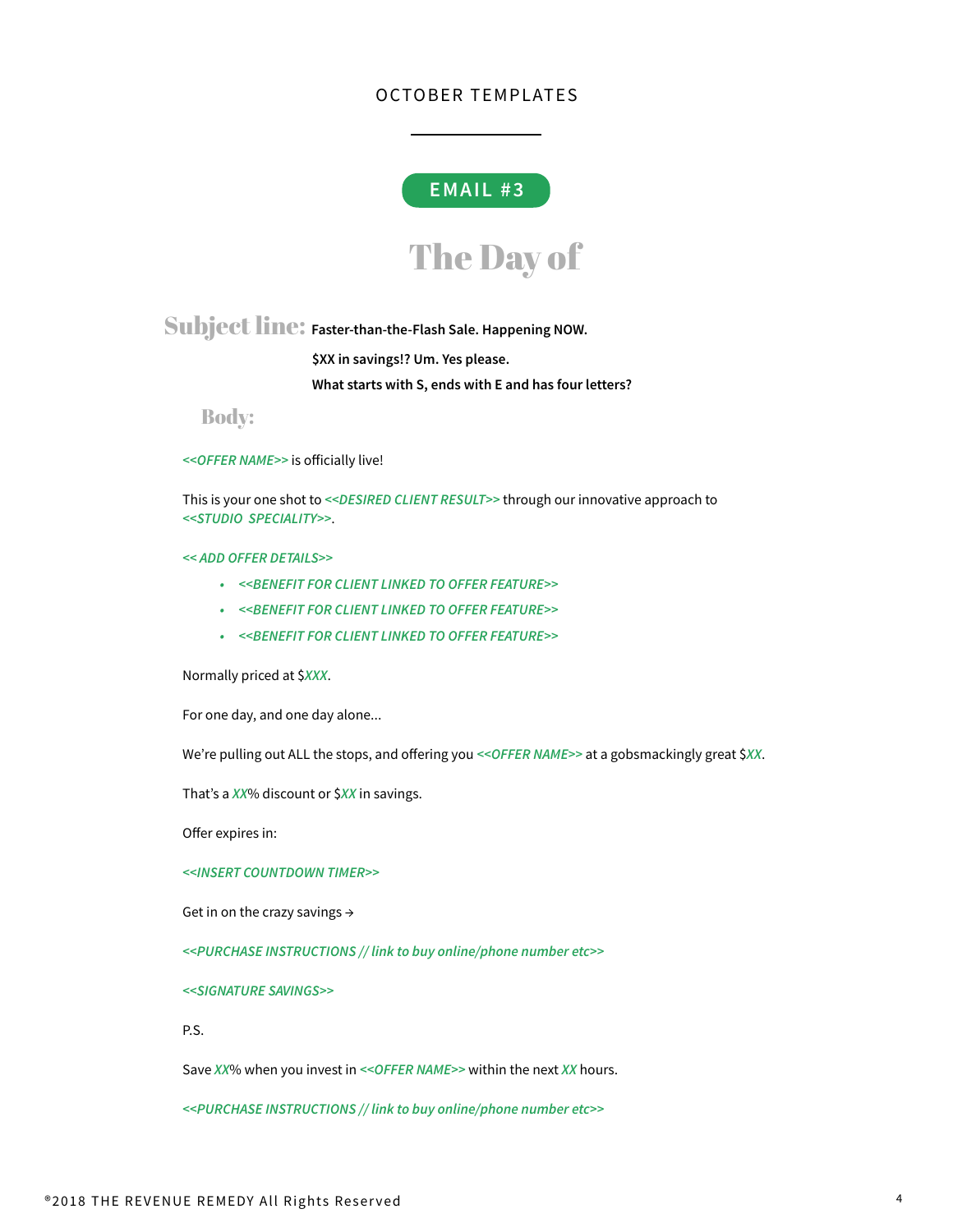#### OCTOBER TEMPLATES

# *Facebook Ads*

### Headline

*XX*% off for *<<OFFER NAME>>* at *<< STUDIO NAME>>*.

#### Ad text

Get a head start on your New Year's Resolutions with *<<STUDIO NAME>>*'s Black Friday special.

Supercharge your fitness goals this November, and stave off the holiday weight before it hits with *<<OFFER NAME>>*.

*<<BENEFIT FOR CLIENT LINKED TO OFFER FEATURE>>* 

*<<BENEFIT FOR CLIENT LINKED TO OFFER FEATURE>>* 

*<<BENEFIT FOR CLIENT LINKED TO OFFER FEATURE>>* 

*<<BENEFIT FOR CLIENT LINKED TO OFFER FEATURE>>* 

*<<BENEFIT FOR CLIENT LINKED TO OFFER FEATURE>>* 

Save *XX*% or \$*XX* when you invest in yourself today.

Register now → *<<INSERT PHONE NUMBER/WEBSITE/EMAIL>>*

Offer lasts till *<<TIME>>*

Tick, tock.

News feed link description

Invest in yourself with today and save \$*XX*. Offer valid for 24 hours.

## **LONG**

### Headline

Black Friday Special! Save *XX*% on *<<TYPE OF CLASS>>* classes with *<<STUDIO NAME>>*.

### Ad text

*<<OFFER NAME>>* is a *<<TYPE OF OFFER>>* designed to help you *<<DESIRED CLIENT RESULT>>* through *<<STUDIO NAME>>*'s innovative approach to *<<YOUR SPECIALITY>>*.

Register now → *<<INSERT PHONE NUMBER/WEBSITE/EMAIL>>*

News feed link description

Offer expires in 24 hours!

## **SHORT**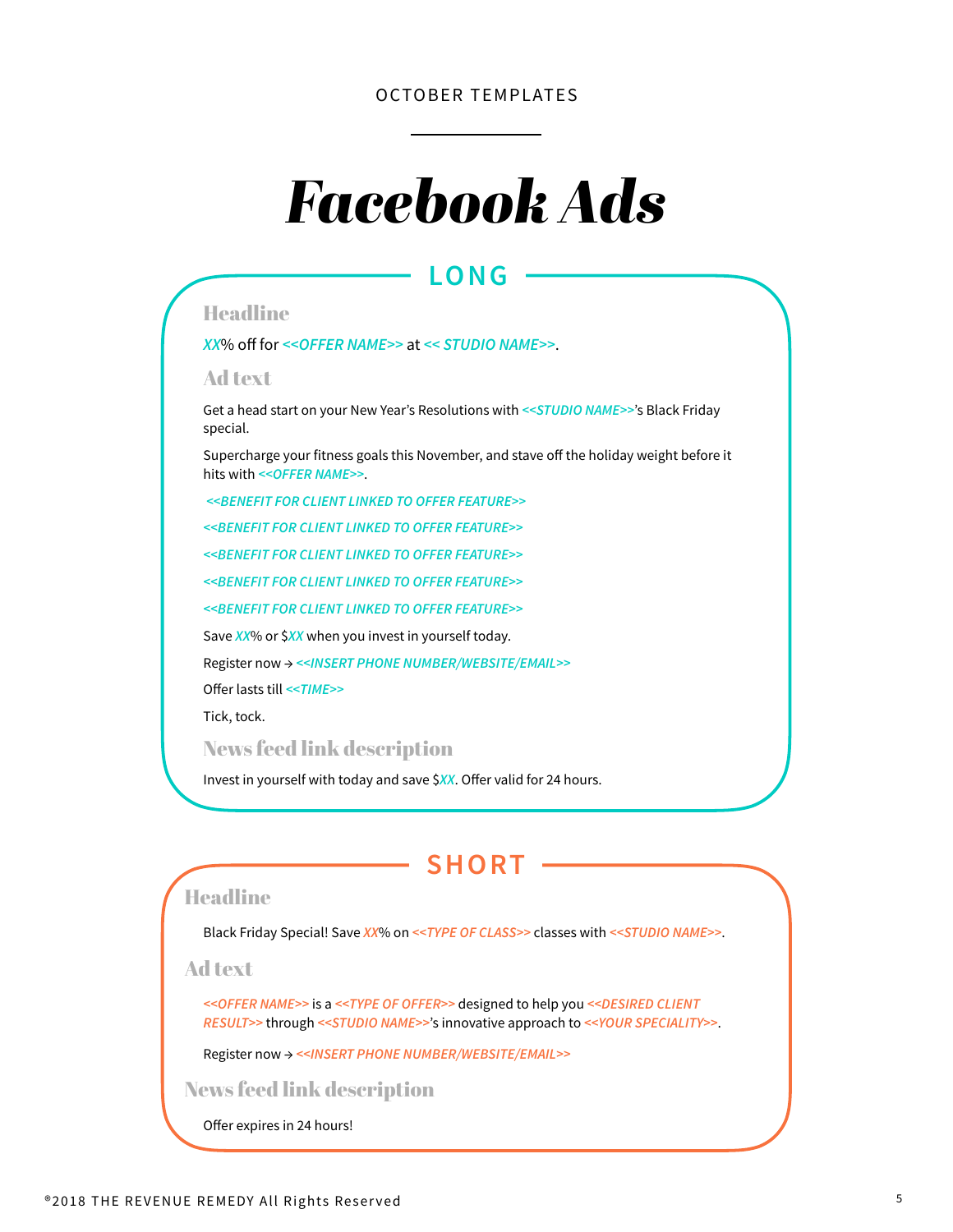#### OCTOBER TEMPLATES

# *Social Media Posts*

Can you believe it's almost Thanksgiving? We sure can't. We're spending the last week before Turkey Day fine tuning a real special offer to show all our amazing clients how grateful we are for them.

Presenting *<<OFFER NAME>>*:

*<<OFFER DESCRIPTION>>* 

*<<OFFER NAME>>* goes live at exactly <<TIME>> on Friday and is valid for just 24 hours.

For just *<<PRICE>>*.

Make sure you get on our list so you don't miss out!

*<<LINK TO LIST>>*

## **MONDAY BEFORE**

Happy Turkey Day! The *<<STUDIO NAME>>* family wishes you and your family the warmest, coziest, and most heartwarming of Thanksgivings!

This year (like every other year), we're grateful for YOU and all our amazing clients!

Here's how we're planning to say thank-you:

In exactly *<<XX>>* hours, *<<OFFER NAME>>* goes live.

*<<OFFER NAME>>* is your chance to *<<DETAILS>>* which usually sells out at *<<REGULAR PRICE>>* at our Black Friday special, *<<OFFER PRICE>>*.

Here's a sneak peek at what you get when you sign up tomorrow:

*<<OFFER DETAILS>>* 

*<<PURCHASE INSTRUCTIONS // link to buy online/phone number etc>>*

## **DAY BEFORE (THANKSGIVING)**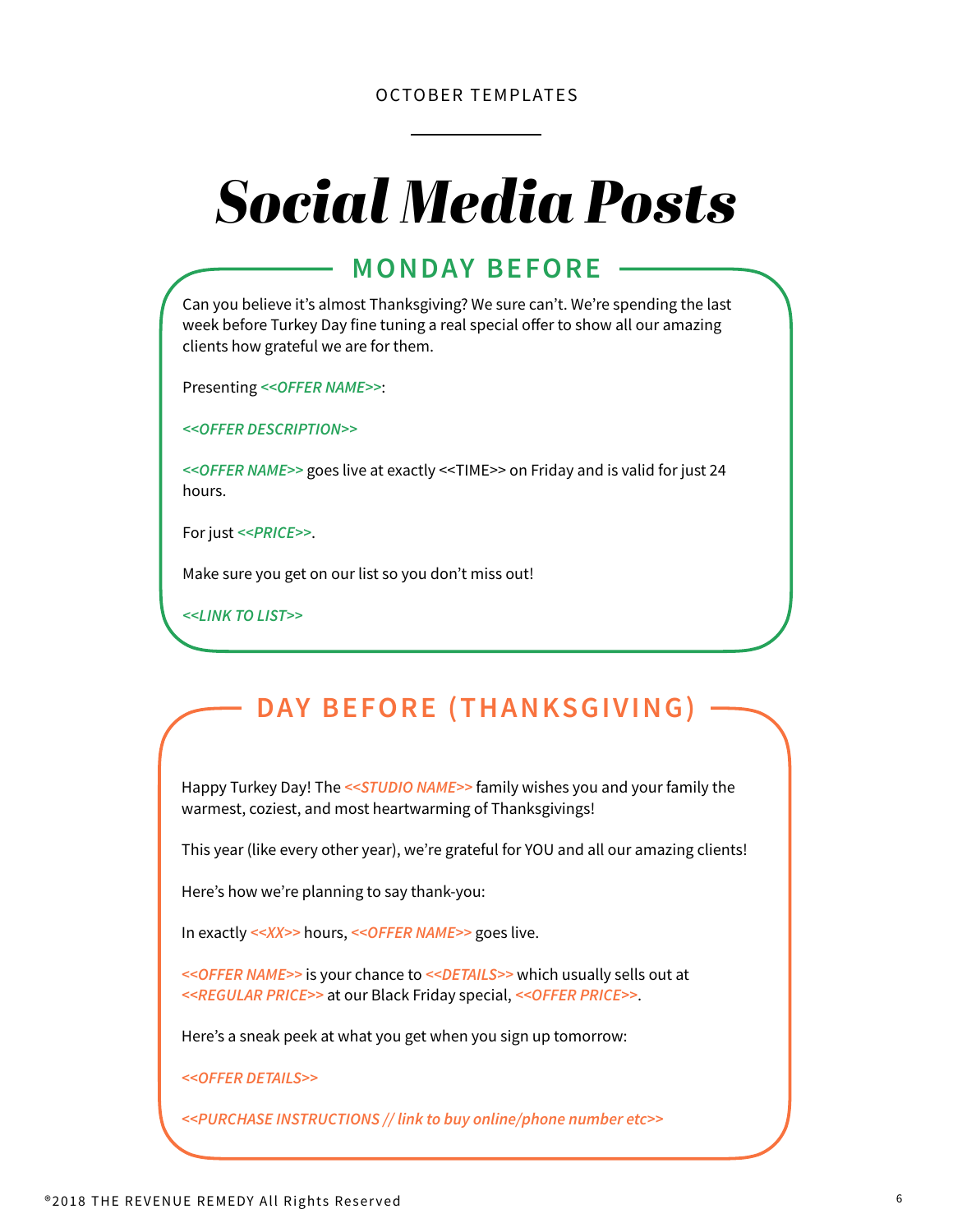#### OCTOBER TEMPLATES

18 Reasons *<<OFFER NAME>>* is the Best Black Friday Deal of 2018

- 1. You'll look and feel *<<stronger/better/fitter>>*
- 2. It'll help you keep some of that Thanksgiving pie off your thighs.
- *3. <<REASON SPECIFIC TO YOUR OFFER>>*
- 4. It'll help you get a headstart on your fitness goals for 2019.
- 5. You get to try *<<TYPE OF CLASS>>* for *<<XX%>>* cheaper.
- 6. Fight winter blues with *<<STUDIO NAME>>*
- 7. As far as investments go, *<<OFFER NAME>>* gives you the most bang for your buck.
- 8. *<<OFFER NAME>>* = Healthier you = Better posture = Less injuries, aches and pains
- 9. It's *<<STUDIO FOUNDER'S NAME>>*'s personal favourite.
- 10. It helps you *<<INSERT A GOAL YOUR TARGET CLIENT HAS HERE>>*
- 11. Make new friends. We have a bunch of people sign up around the holidays, get to know new people in your community.
- 12. If you're new to *<<TYPE OF CLASS>>*, it's an affordable way to try it out without commiting to a more expensive program.
- 13. Feel energetic all day long (YES, even in winter!!)
- *14. <<REASON SPECIFIC TO YOUR OFFER>>*
- 15. Accountability. Accountability. Accountability. Sign up and we'll make sure you stick to it.
- 16. Avoid the stress and tackle the holidays like a zen monk. *<<OFFER NAME>>*'s like popping a Xanax (only better for you)

17. Prevent holiday weight gain by getting ahead so you can indulge in your favorite holiday cookies guilt-free.

18. Save *<<\$XXX>>*.

*<<OFFER NAME>>* is ONLY available at this price TODAY.

*<<PURCHASE INSTRUCTIONS // link to buy online/phone number etc>>*

## **DAY OF (BLACK FRIDAY)**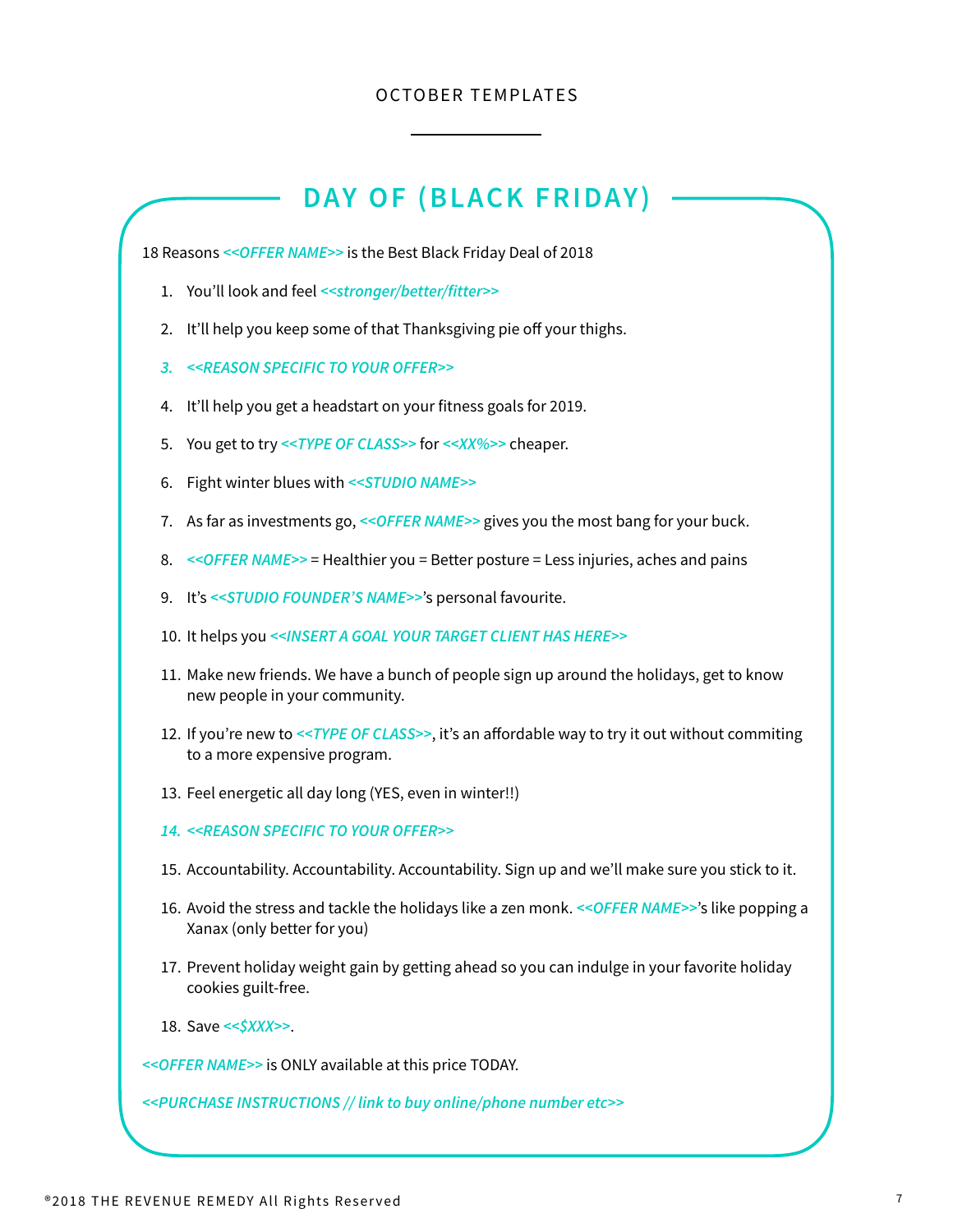#### OCTOBER TEMPLATES

For #SmallBusinessSaturday, we wanted to tell you our story.

*<<STUDIO NAME>>* started off as an idea, our founder, *<<FOUNDER NAME>>*, noticed that *<<GAP IN MARKET>>*, and the gears started in *<<HIS/HER/THEIR>>* head. Afer countless nights doodling logos and thinking up names, *<<STUDIO NAME>>* was born, and we opened on our doors in the *<<POSITIVE ADJECTIVE>> <<CITY/TOWN>>*.

Since then, we've made it our mission to help the *<<TARGET AUDIENCE>>* of *<<CITY/TOWN>>* take time out for themselves to become the strongest, happiest and healthiest versions of themselves.

Along the way, we've had tons of fun, met some incredible people, and made some amazing memories.

What are your favourite *<<CITY/TOWN>>* memories?

## **SMALL BUSINESS SATURDAY**